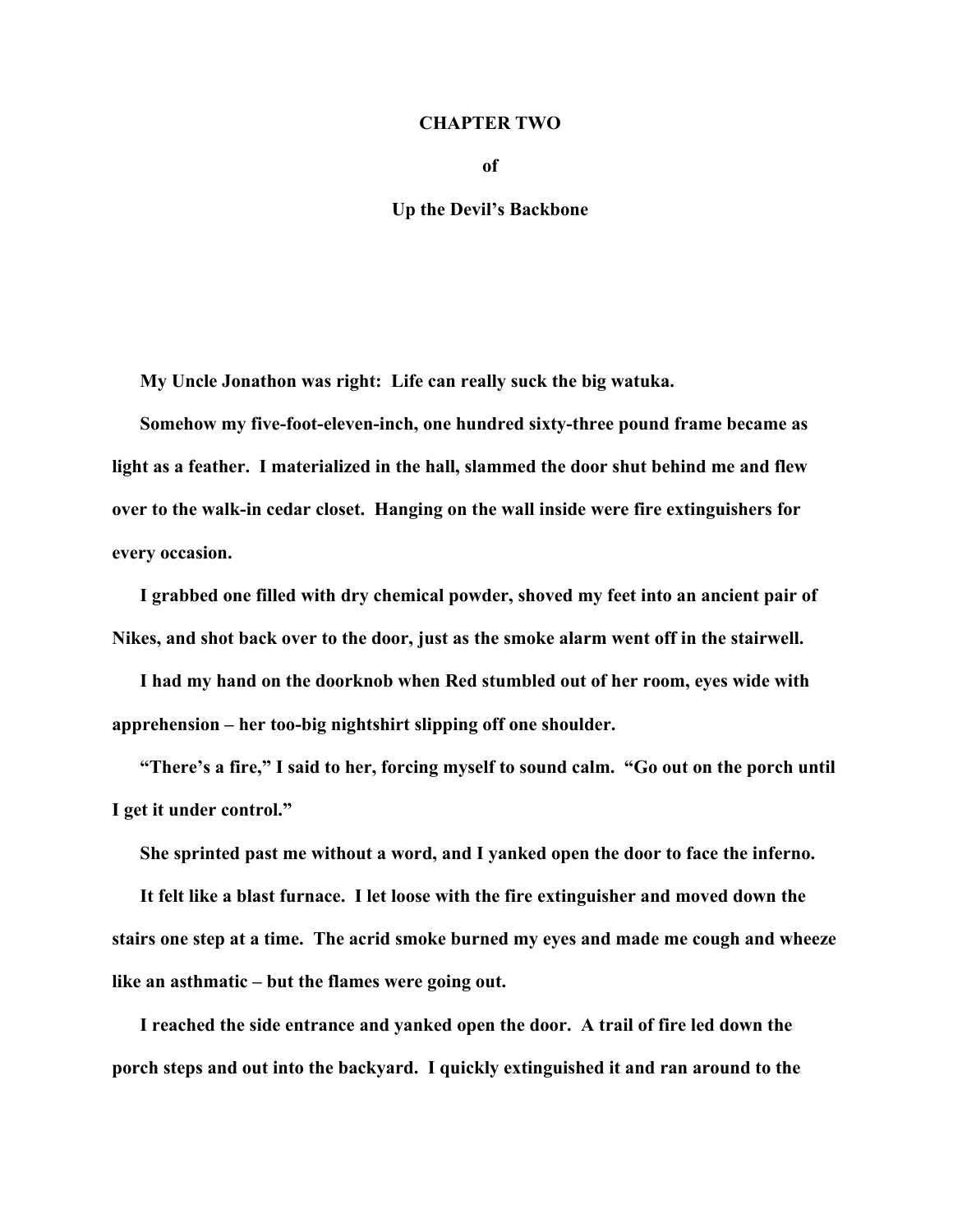**front of the house to check for more trouble. The faint smell of gasoline fumes still hung in the air.** 

**Red was pacing back and forth on the second-story porch. When she spotted me on the front walk – illuminated by a streetlamp – she stopped and leaned over the decorative wooden railing.** 

**"Everything okay now?" she asked, in a strained whisper.** 

**Before I could answer, the stain-glassed door burst open and Noreen charged out of the house. She was sweeping her ammonia pistol back and forth through the air like Angie Dickinson in Policewoman.** 

**Georgia was close behind, her silver curls in disarray. The ladies skidded to a halt in their fuzzy slippers at the top of the porch steps.** 

**At that moment, the smoke alarm ceased its shrill ringing.** 

**My landlady had a death grip on Jezebel. "Oh, sweet Lord above," Georgia wailed.** 

**"Evan, thank God you're all right. Where's your little friend?"** 

**"I'm up here Mrs. Mableton," Red answered. "I'm okay."** 

**Georgia took a deep breath.** 

**Noreen lowered her weapon. "I can't believe the son-of-a-bitch nearly roasted us alive in our beds and we didn't hear a goddamned thing."** 

**"Nor-***eeen***!" Georgia shook her head disapprovingly. "You should be thanking the Lord nobody's hurt, instead of taking his name in vain."** 

**"Humph." Noreen sat on a porch step and laid the water pistol in her lap. "God stopped listening to me a long time ago. He's got other things on his mind nowadays, and I'm beginning to think he's out to get one of us."**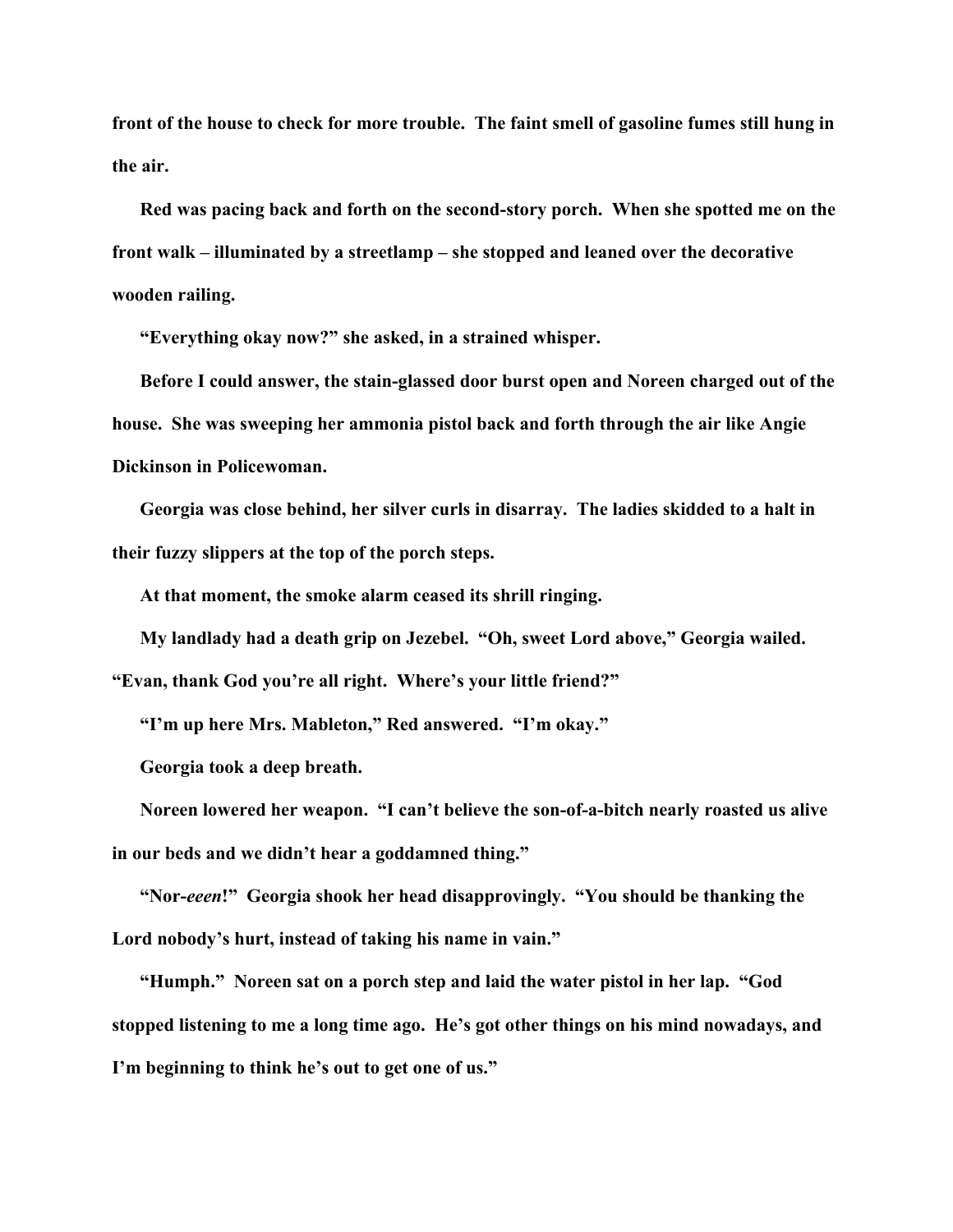**I heard sirens in the distance. "You ladies call the fire department?"** 

**"Of course we did, dear," Georgia replied. "We knew you'd be too busy."** 

**\*\*\*\*\*\*\*\*\*\*** 

**Hector Ramirez pulled up in his little green Nova just as the firemen and arson investigators were leaving. The ladies were in the downstairs kitchen having breakfast: hot tea and blueberry scones were a necessity in any crisis.** 

**By that time, I'd ditched my robe and thrown on a wrinkled San Diego State T-shirt and faded jeans.** 

**Hector pulled a cherry-flavored blow-pop out of his mouth and stared at me as he crossed the backyard.** 

**"What is it with you and pyromaniacs, Spanyer?"** 

**"Just lucky I guess. They never succeed in killing me."** 

**The detective climbed the side steps, his snug-fitting gray suit practically squeaking, and stuck his head in to survey the damage. It was minimal, compared to the other two fires.** 

**Of course, the first fire had had nothing to do with me. Three years ago, faulty wiring has started a blaze in the downstairs sewing room. I had spotted the flames from my third floor studio apartment next door and had ended up rescuing Georgia and her cat. My reward was a fancier abode and obscenely low rent.**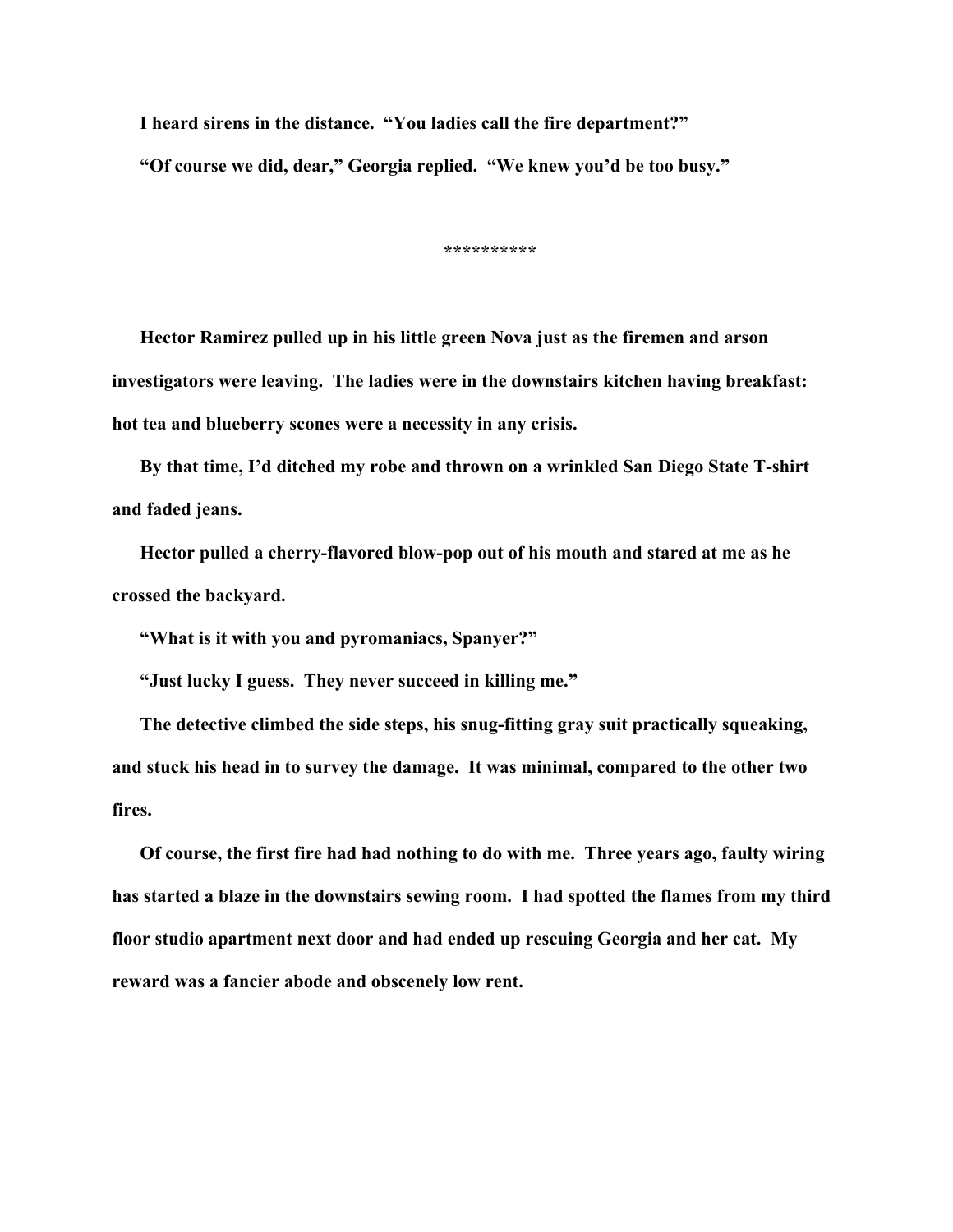**Hector eased his short, wiry frame down the narrow steps and joined me in the yard. At the urging of his wife, Sheila, and their twin sons, he was trying to cut back on his smoking – hence the bubblegum filled lollipops.** 

**"A break-in, gasoline as an accelerant – are you thinking what I'm thinking?" he asked.** 

**"Paxton Leopold II's attempt at revenge? He's out of prison now – not that he would do the dirty deed himself."** 

 **"I can't believe Leopold would be stupid enough to let somebody use his son's M.O.," Hector said, running a hand over his already damp buzz cut. The man would never survive in the humid south.** 

**"Probably didn't. Could be a copycat with a bone to pick."** 

**"Pretty hefty sized bone."** 

**"Yeah, but I don't think the creep really expected me to die. If he was a pro, he would have snuck upstairs and shot me."** 

**"Maybe he wants to torture you first," Hector said cheerfully. He shoved the blow-pop back in his mouth.** 

**A songbird in a nearby eucalyptus tree seemed to agree.** 

**I blew out a sigh. "I don't need any more complications right now. I've got Red."** 

**\*\*\*\*\*\*\*\*\*\*** 

**Pharmacist Meg Lazaro pushed back a lock of her chestnut-colored hair and studied me with hopeful brown eyes. "Is it Chandler?"** 

**I shook my head and smiled. "Nope."**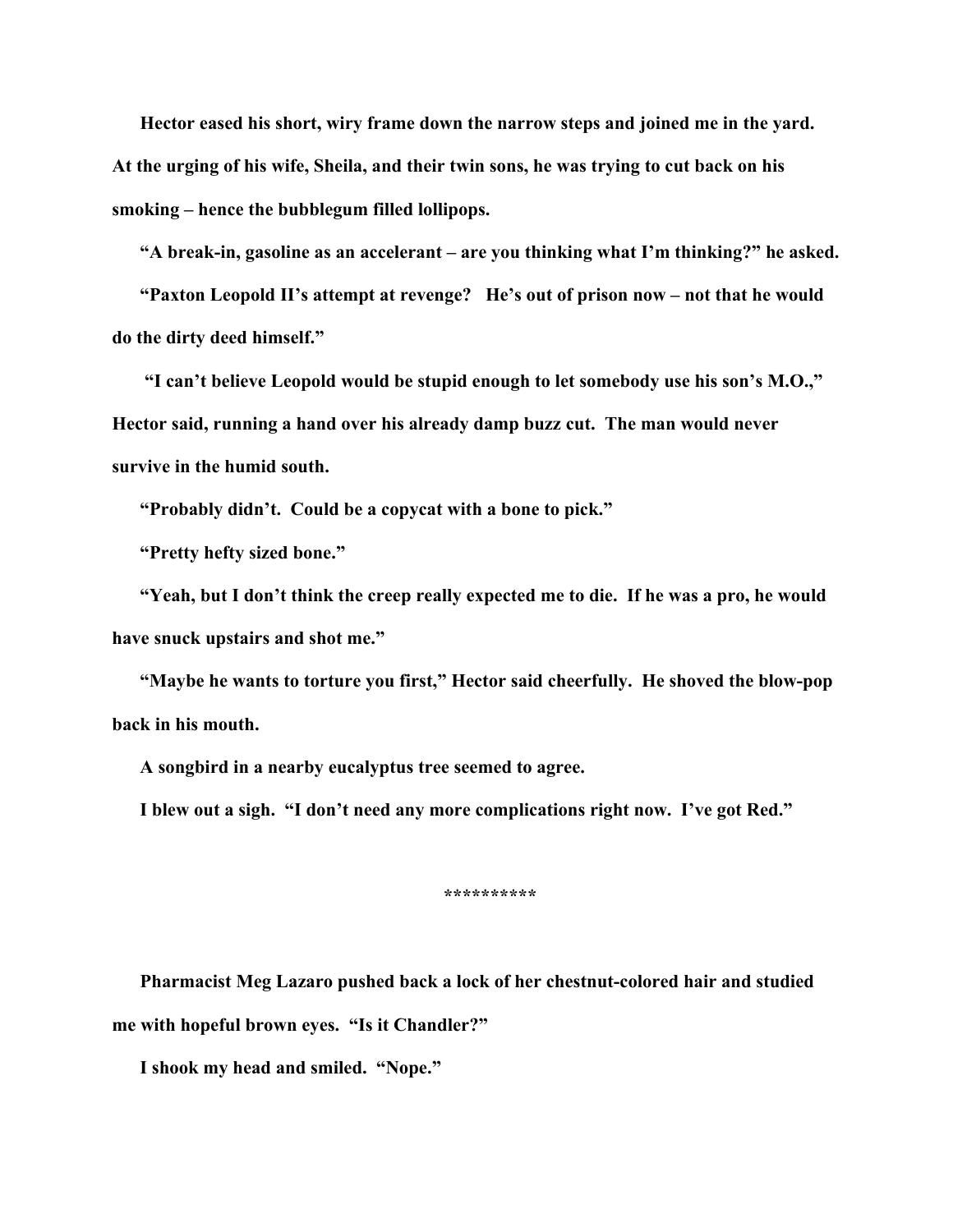**And it wasn't Charles (like my father), or Cameron, or Carl. Meg had been trying to guess my first name for over two months.** 

**She shoved her hands deep into the pockets of her lab coat and sighed.** 

**It was a sad thing to admit, but this was the closest I'd come to flirting with a woman in a coon's age. Too bad she was engaged to a guy she referred to as "the invisible intern."** 

**Meg was extremely attractive in a girl-next-door sort of way. Her grin was nothing short of adorable. She used it on me now, showing off her dimples.** 

**"You don't look like a Chester."** 

**"I'm not giving you any hints."** 

**"I don't need any." Her voice had gotten husky. "One day I'll get it right – and then you'll owe me dinner."** 

**The way I saw it, I couldn't lose at this game.** 

**"Uh-huh." I reached up and grabbed the skinny white bag off the counter, which contained Georgia's cholesterol and high blood pressure medication, and headed for the revolving door. "See ya later."** 

**Red and "Rhonda" were waiting for me right outside the Shumaker Pharmacy.** 

**So what do you do when your house almost burns down, you can't remember who you are, and you're in need of a fun distraction?** 

**You have lunch at the Rainbow Café.** 

**Since the fire that morning, Red's eyes had taken on that confused, stormy look I had first seen on the Devil's Backbone Highway. She was probably thinking she'd made a mistake getting into my T-bird the day before.** 

**"Hungry yet?" I glanced at her before starting the engine.**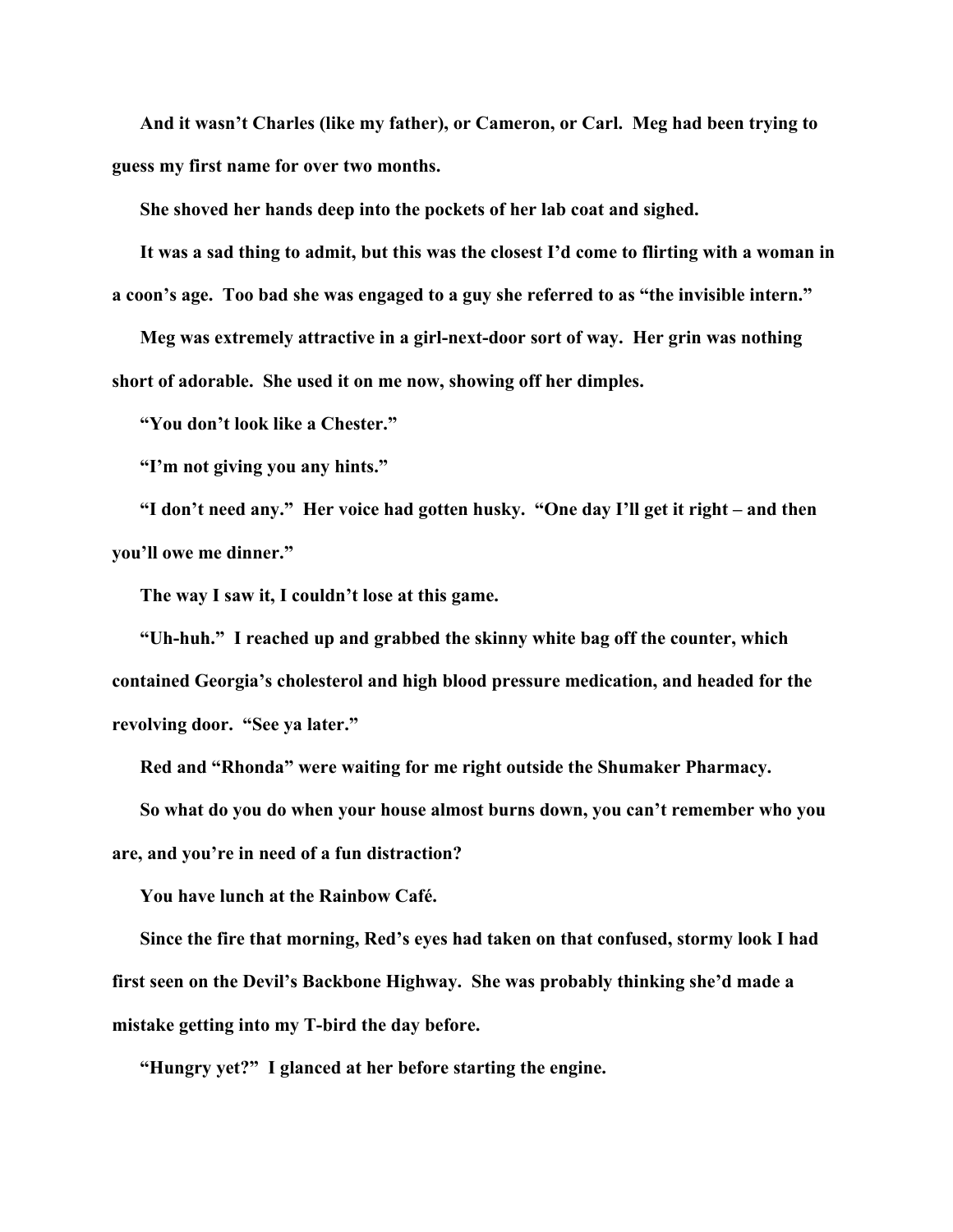**Red nodded. She was wearing a sunny yellow top and crisp blue jeans.** 

**"I like your hair," I said, referring to her French braid.** 

**The compliment brought a wry smile to her face. "It was easy. Maybe that means I'm a beautician."** 

**"Maybe – but I doubt it."** 

**I pulled into the heavy stream of northbound traffic on 5th Avenue and we cruised along with the windows down and Queen's "Bohemian Rhapsody" blaring. The overcast skies had cleared, and now the sun shone down painfully bright. I retrieved my black Ray-Bans from their hiding place above the sun visor and slipped them on.** 

**Ten minutes later, we were on the tree-lined streets of Hillcrest. The predominantly gay neighborhood had trendy restaurants, art galleries, antique shops and restored theatres.** 

**I reached University Avenue and turned right. The Rainbow Café was located a block away on the left. We parked in a reserved lot behind the multi-colored Art Deco building and walked around front.** 

**A neon rainbow framed its arched entranceway. Just inside, a marble cupid fountain splashed in front of a terraced cactus garden. Black and white framed photos of Bette Davis and Greta Garbo covered the pale pink walls, while hidden stereo speakers broadcast Frank Sinatra. The scent of garlic bread hung thick in the air.** 

**Even on a Sunday afternoon, the joint was hopping. It was a popular hangout for both college kids and aging yuppies.**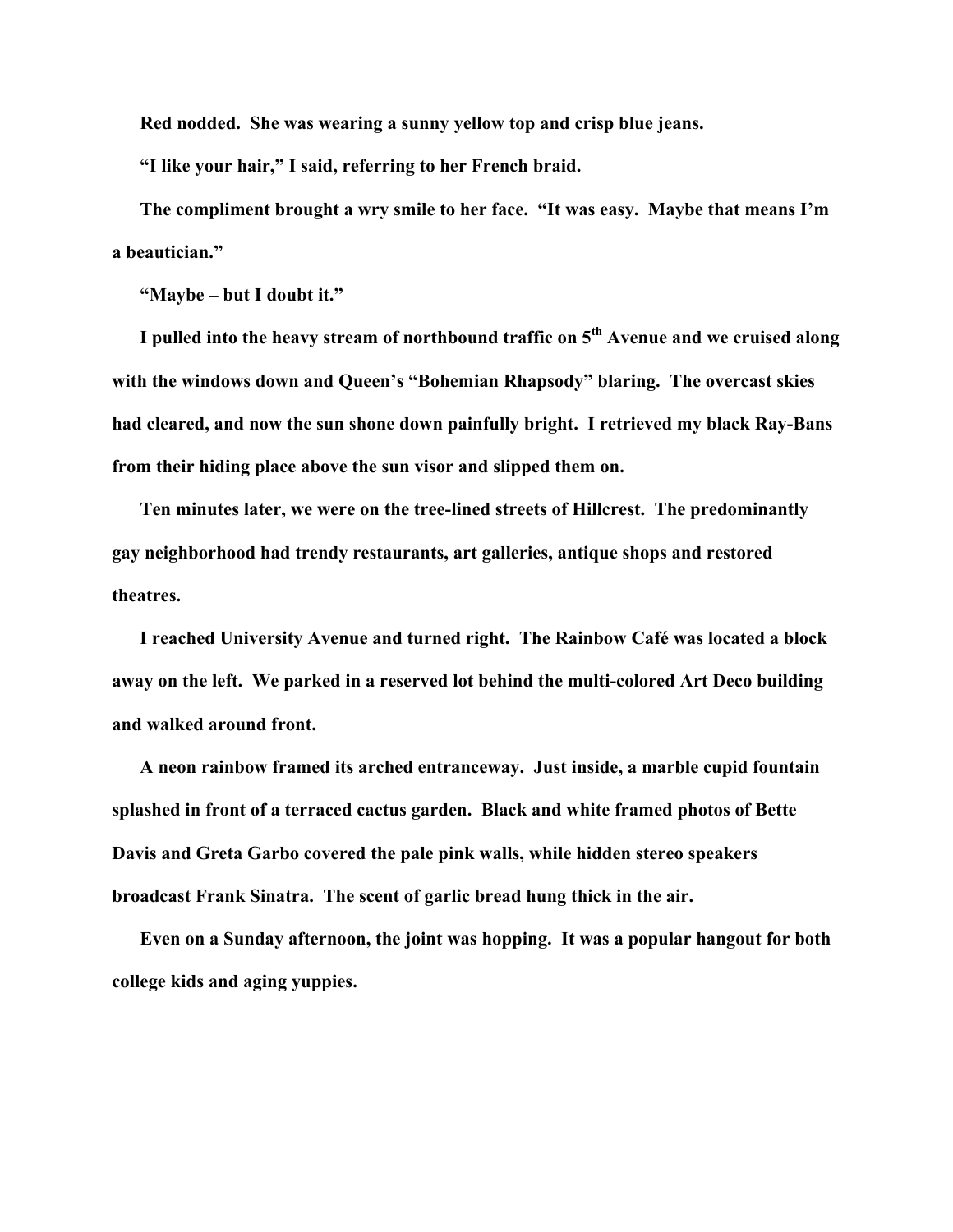**The smiling hostess seated us at a table for two near the front window and left us with gold lamé covered menus. The cuisine here was eclectic – and it was the only restaurant in the city that served an authentic southern meal.** 

**I usually ordered chicken'n'dumplings, sweet potatoes and corn pudding.** 

**"So, what do you recommend?" Red asked, from behind her shiny menu.** 

**"Everything."** 

**"I'm really not sure what I like. Maybe you should order for me."** 

**"Hmm, you seem like you'd be the health food type. Grilled chicken and veggies?"** 

**"Sounds boring." Red laid her menu aside and looked around. "This place isn't boring,** 

**though. I feel very comfortable here for some reason."** 

**"Funny you should say that. One Sunday a month, the owners, Terry and Renaldo, have Brunch in Your Pajamas Day. Everybody gets to come here wearing their pee-jays and slippers."** 

**Red giggled. "I'd love it."** 

**"Here comes Terry now."** 

**Terry Hagedorn's dark brown mustache contrasted sharply with his platinum blond hair. His slim frame was clad in an electric blue silk shirt and black chinos – and he was carrying Ginger, a pampered, docile Yorkie. Fred was probably in the office with Renny.** 

**Terry didn't give a crap about the Health Department's rules. Leaving Fred and Ginger at home all day was an option neither he nor Renny would ever consider: The couple – not the dogs – had separation anxiety.** 

**Terry sauntered around the crowded, antique tables – stopping briefly along the way to schmooze with his other regulars – until he reached our side. "Well, hi there, blue eyes.**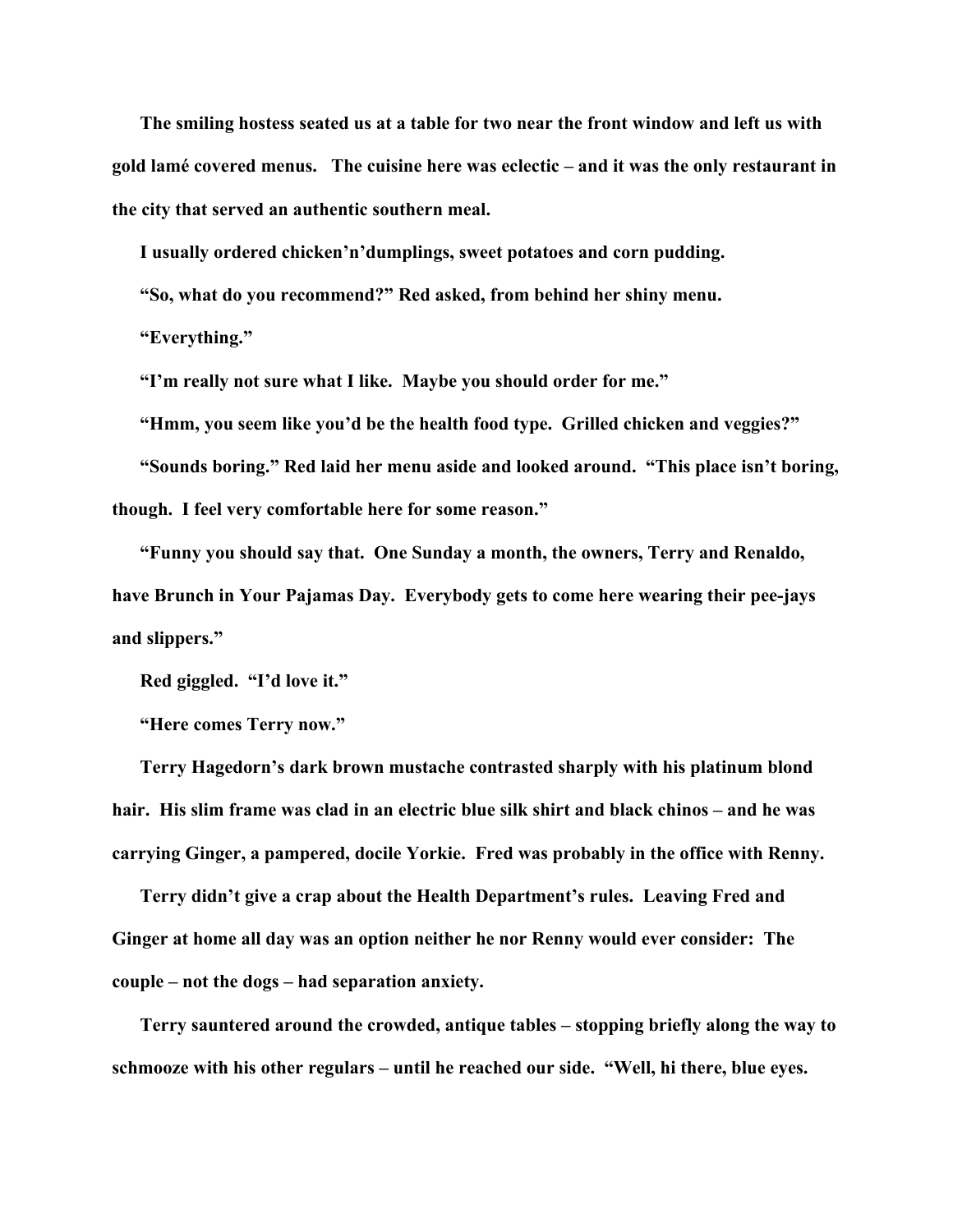**Long time no see." He was originally from Atlanta, and his southern accent was even thicker than mine. "Who's this pretty little thing here? Don't tell me you finally got yourself a date. Renny and I were beginning to wonder about you."** 

**Red grinned at my embarrassment.** 

**I included the beribboned Ginger in the introductions.** 

**"Jude – I like that name." Terry smiled at Red. "How long you going to be in town?" Red looked at me with a silent plea for help.** 

**"Um, at least a few more days," I said. Terry believed she was from L.A.** 

**"Well, Evan, you be sure and paint the town red before she goes home. It's my favorite color. Y'all take care now." Terry headed off towards the kitchen. "I have to find Carly. That silly girl is probably in the restroom primping in front of the mirror again."** 

**Carly was a blond, blue-eyed, nineteen-year-old waitress – and one of several aspiring actresses and singers that Renny had hired to do impromptu performances for the customers. There was only one rule: They had to stick to songs and movie scenes from the 30s and 40s.** 

**A distracted Carly finally showed up to take our orders. I asked for the usual and Red decided to try a chicken fajita.** 

**When our waitress skipped off, Red stared out the window at the parade of interesting characters passing by, and sighed. "I'm tired of not knowing…something…anything." Red turned her head and met my sympathetic gaze. "Evan, do you think the fire had something to do with me?"** 

**"No, I don't see how." It was my turn to sigh. "Listen, I was going to wait until tomorrow to suggest this, but maybe we should talk about it now."**